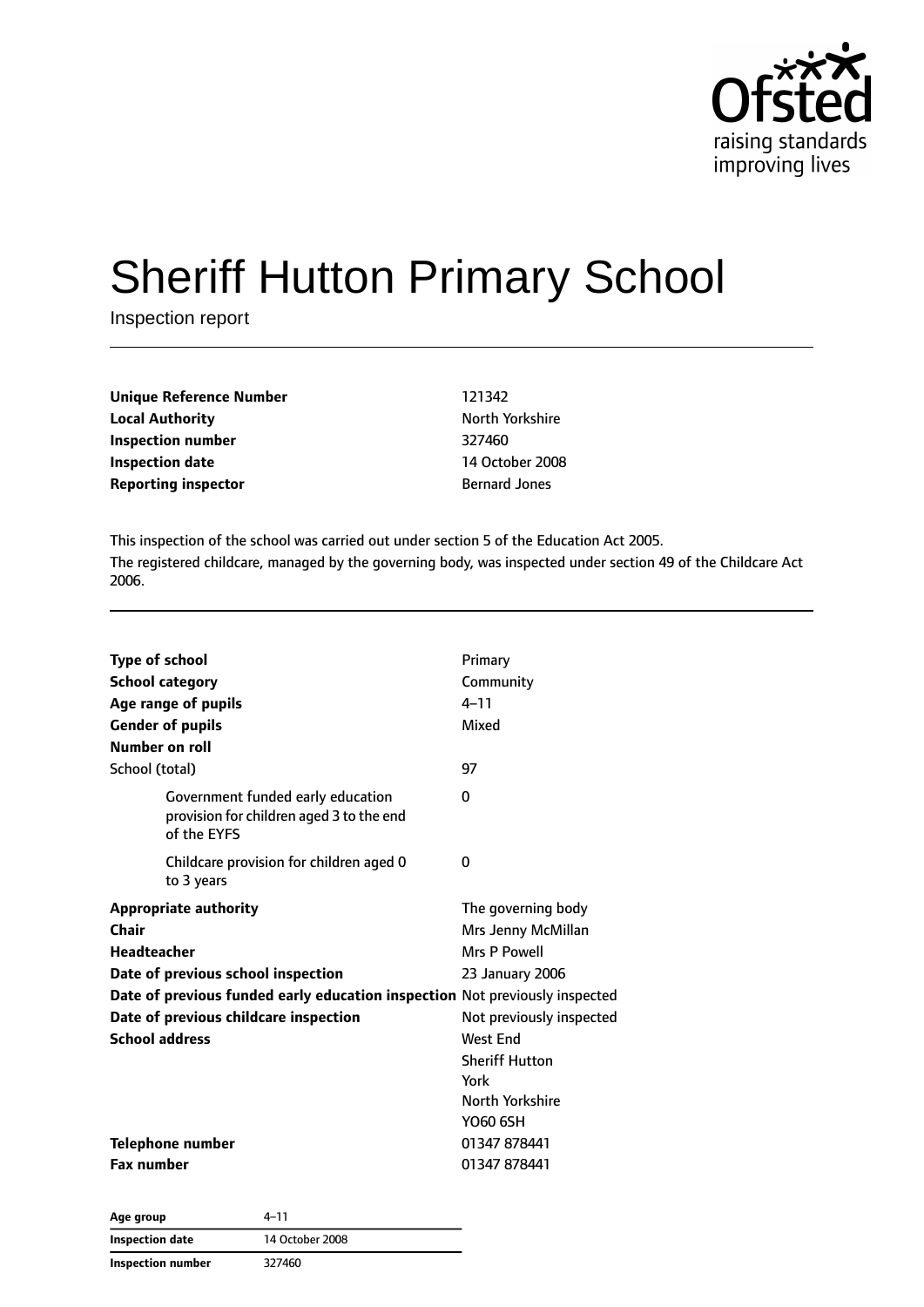.

<sup>©</sup> Crown copyright 2008

Website: www.ofsted.gov.uk

This document may be reproduced in whole or in part for non-commercial educational purposes, provided that the information quoted is reproduced without adaptation and the source and date of publication are stated.

Further copies of this report are obtainable from the school. Under the Education Act 2005, the school must provide a copy of this report free of charge to certain categories of people. A charge not exceeding the full cost of reproduction may be made for any other copies supplied.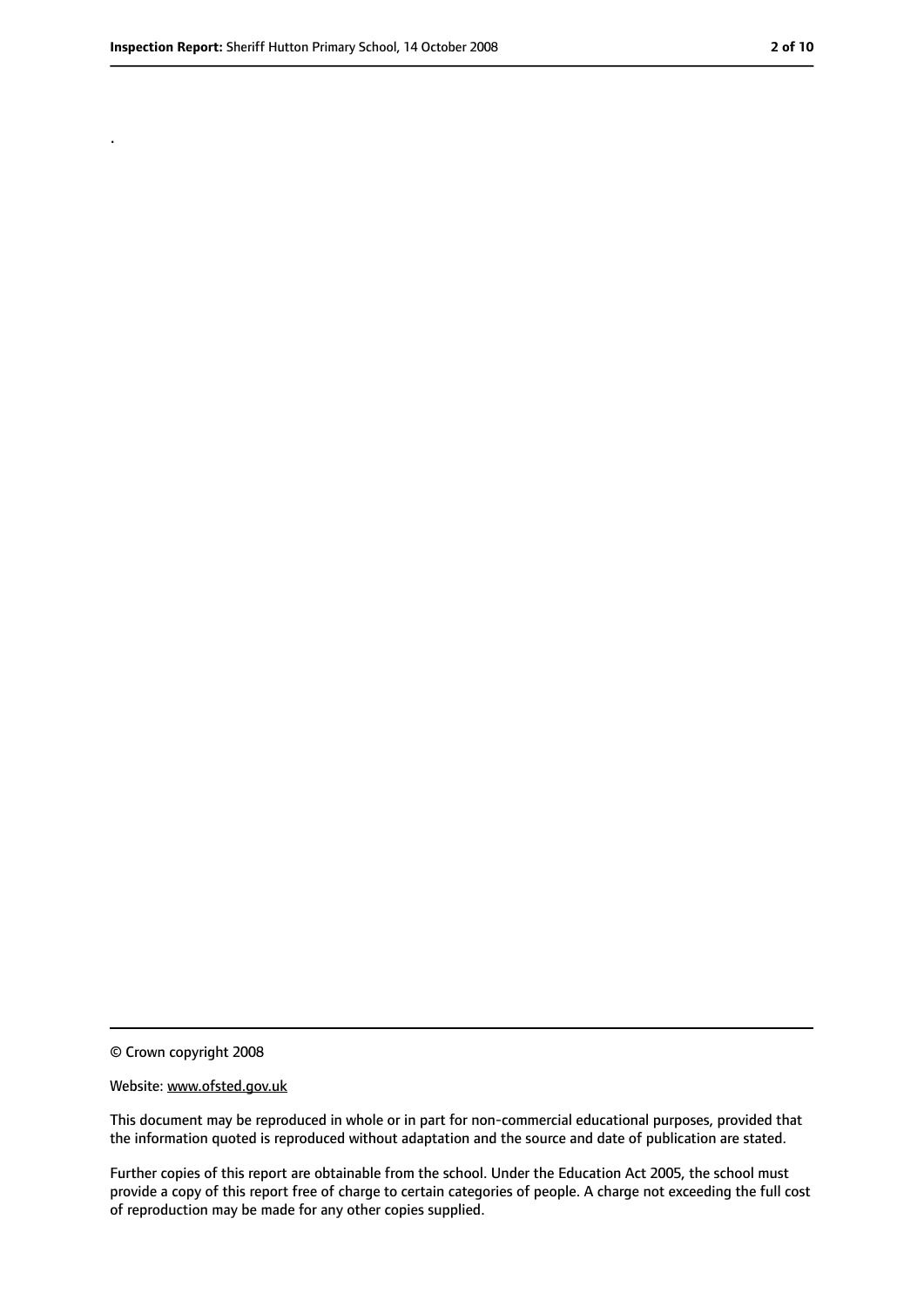# **Introduction**

The inspection was carried out by one Additional Inspector.

The inspector evaluated the overall effectiveness of the school and investigated the following issues: achievement and standards, teaching and learning, leadership and management and Early Years Foundation Stage (EYFS) provision. Evidence was gathered from lesson observations, the scrutiny of pupils' work, assessment data and school documentation. In addition, interviews were held with pupils, parents, members of the governing body and the headteacher. Other aspects of the school's work were not investigated in detail, but no evidence was found to suggest that the school's self-evaluation was not accurate and these judgements have been included where appropriate in this report.

#### **Description of the school**

This is a smaller than average school. It has provision for EYFS in the Reception class as part of a mixed age group that includes Year 1 pupils. All pupils come from White British backgrounds. The number of pupils entitled to a free school meal is well below average. The percentage of pupils with learning difficulties and/or disabilities is below average.

The school has gained the Activemark, the Healthy Schools Award and the silver Eco-Council Award. It also has a number of local authority awards including the bronze award relating to take-up of school dinners, an award for its provision for pupils with learning difficulties and/or disabilities and 'Highly Effective School' status.

#### **Key for inspection grades**

| Grade 1 | Outstanding  |
|---------|--------------|
| Grade 2 | Good         |
| Grade 3 | Satisfactory |
| Grade 4 | Inadequate   |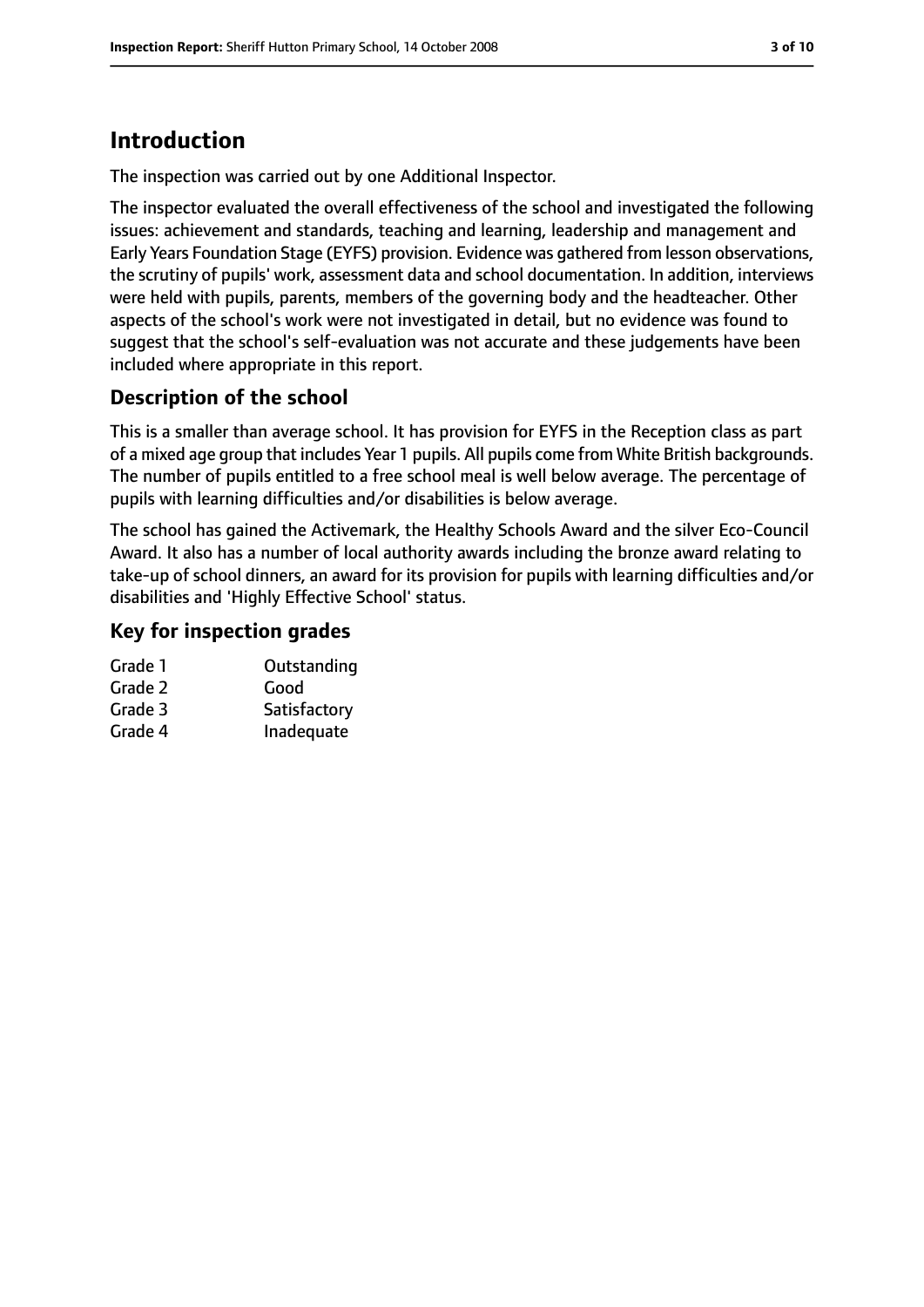## **Overall effectiveness of the school**

#### **Grade: 2**

This good school gives good value for money. It is very effective in the way it involves parents and works with them and their children to improve the school and its place in the wider community. Parents are pleased that their children are taught to consider others and get along well together; an important feature of life in the village community. They appreciate the real impact made on pupils' all-round development and the way in which pupils are helped to mature and are prepared well for their secondary education. 'Both my children are challenged, enthused, encouraged and thrive in such a positive environment' is typical of their positive comments.

Pupils achieve well throughout the school. Typically, children's skills are broadly average on entry and standards are above average by the time pupils leave Year 6. The small numbers in each year group lead to variations. Currently, standards in English and mathematics are above average and in science they are well above average. This is because previous weaknesses in the curriculum have been tackled and because pupils enjoy the practical investigative work, which engages their natural curiosity to learn about the world in which they live. The real enthusiasm with which Year 6 pupils described how they built a rocket and made it take off was indicative of their enjoyment in learning. Those with learning difficulties and/or disabilities make good progress because their individual learning needs are supported very well by experienced teachers, teaching assistants and outside agencies.

Good quality teaching, stimulating work and very positive relationships throughout the school mean that pupils value and enjoy their learning, behave extremely well and revel in their achievement. Teachers prepare their work in great detail and most conscientiously. However, teachers' written plans do not show clearly what they expect different groups within their classes to achieve. Teaching assistants make a very positive contribution, particularly in helping the lower attainers to fulfil their potential. Teachers use homework effectively, particularly to develop pupils' basic literacy and numeracy skills. They mark work assiduously, encourage pupils by acknowledging their good efforts and give them the information needed to help them progress further.

Pupils receive excellent pastoral care and academic guidance. The school is welcoming and the outstanding care shown by staff helps to ensure that pupils are kept safe. The school works extremely well with a variety of outside agencies to identify and support its most vulnerable pupils. Child protection and risk assessment procedures are in place. Arrangements to track and check pupils' progress are very thorough. Assessments by teachers and by pupils are used very effectively to help pupils know how well they are doing and what they need to do to improve further. They are also used effectively to form the basis for challenging targets, which are largely met.

Pupils' personal development is excellent, including their spiritual, moral, social and cultural development. They have a clear sense of right and wrong. Behaviour is excellent and pupils have very positive attitudes, reflected in their above average attendance. Pupils know very well how to look after themselves, including how to live healthily and stay safe. They enjoy making contributions in school and to the wider community. The school council operates effectively and older pupils take very seriously the responsibilities they are given, for example, in caring for the environment and in helping younger children during breaks and lunchtime.

The curriculum is excellent, reflected in the number and variety of awards it has attracted. The school's partnerships with other local schools and the wider community are very well established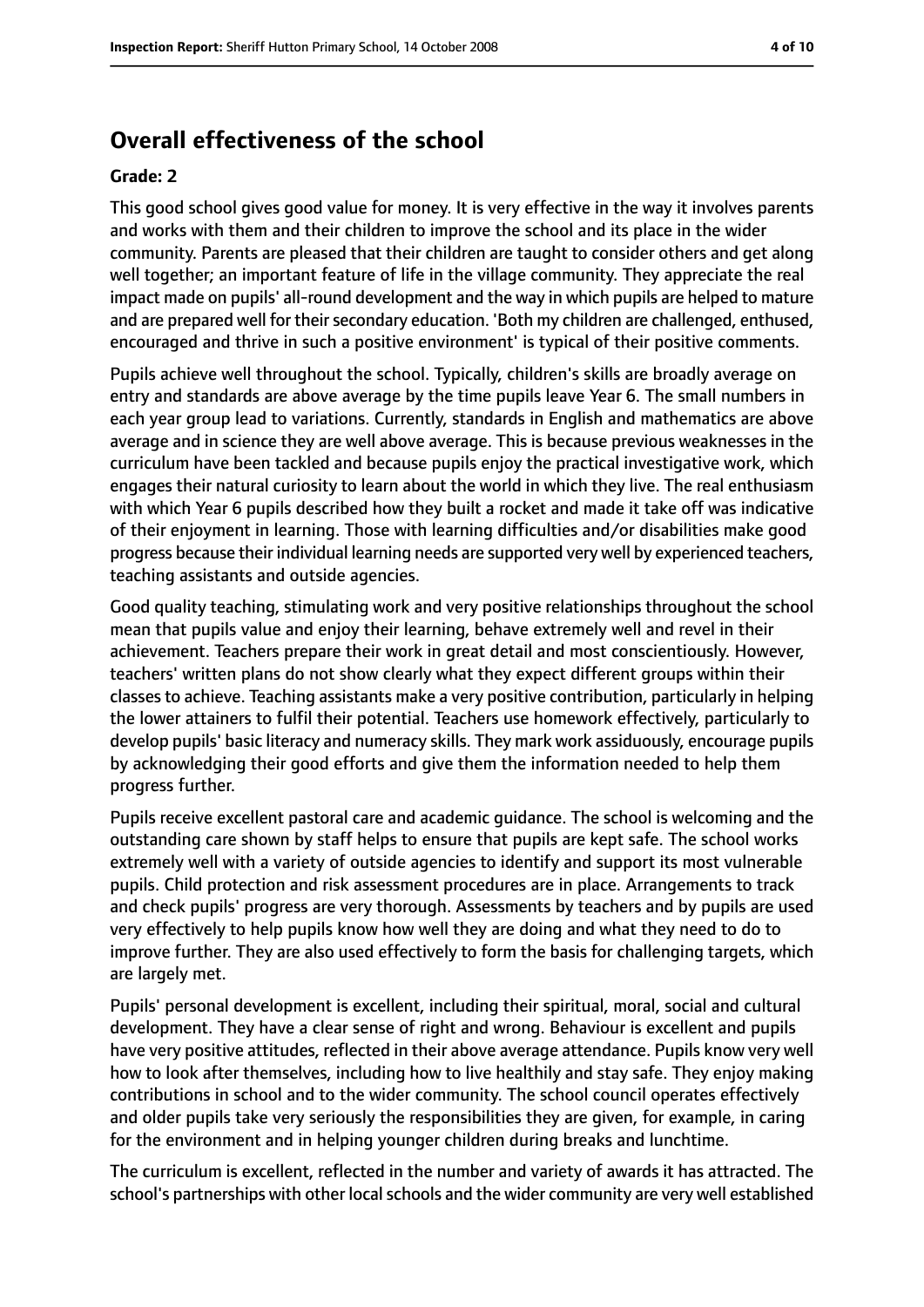and are used very effectively to enrich pupils' experiences. A well-planned programme for personal education ensures pupils' greater knowledge of living in a multi-cultural society. It successfully promotes their understanding and tolerance of other faiths and cultures in order to promote harmonious relationships. The work undertaken under the umbrella of the Comenius project and the work on understanding global issues are very positive features of the curriculum that enhance pupils' understanding of citizenship on a global basis. Pupils' learning is also extended and enhanced by extra activities, for example, in sport, art and music and by a good number of educational visits and visitors to the school. Similarly the introduction of French and Spanish lessons gives added breadth and interest.

The good quality leadership and management stems from the excellent lead given by the headteacher in establishing a clear direction for the school's development. In this she receives good support as well as challenge from all staff and governors. The good quality planning documents are mainly appropriate to guide developments, but plans to improve standards and achievement are not prominent enough. Governors have a very good knowledge of the strengths and weaknesses of the school and use this effectively to support and challenge the senior team. The school's self-evaluation is accurate; staff and governors know what they need to do to improve further and are keen to do so. The monitoring of standards and of the quality of teaching and learning is regular and rigorous. However, when evaluating the quality of teaching and learning, not enough attention is paid to judging the progress pupils make. The school's success in maintaining above average standards and its very positive response to its previous inspection demonstrate its good capacity to improve further.

#### **Effectiveness of the Early Years Foundation Stage**

#### **Grade: 2**

Children join the Reception class with levels of knowledge, skills and understanding broadly typical of their age, although this does vary each year due to the small numbers involved. Effective arrangements help children settle in quickly and make the most of the good quality provision they experience. Staff know and understand well the needs of young children and provide appropriate work to stimulate them to learn well across all areas of their development. Learning is linked closely to children's interests. Systems to assess their progress are efficient and accurate. Children achieve well and make good progress through the year. They learn to use basic numbers, to read and write simple texts and gain a deeper understanding of the world around them. However, their writing skills are not as well developed as other areas and staff are currently tackling this to improve standards. Information and communication technology is used effectively in the process. Children enjoy the mix of indoor and outdoor activities, especially playing outside in the limited facilities provided. They gain a great deal from first hand experience and structured play, which supports their all-round development very well. The play element of their daily experience also enables them to develop physically and creatively and ensures much enjoyment in learning. For example, following a morning walk in the village park, one child 'built the local castle' using wooden blocks while another painted an accurate picture of 'crossing the wobbly bridge'. Both reflected their independence and confidence in initiating their own play activities. Children share their day with older pupils in Year 1 and this brings benefits particularly to their personal, social and emotional development. Behaviour is excellent and they learn effectively how to get on well with other children.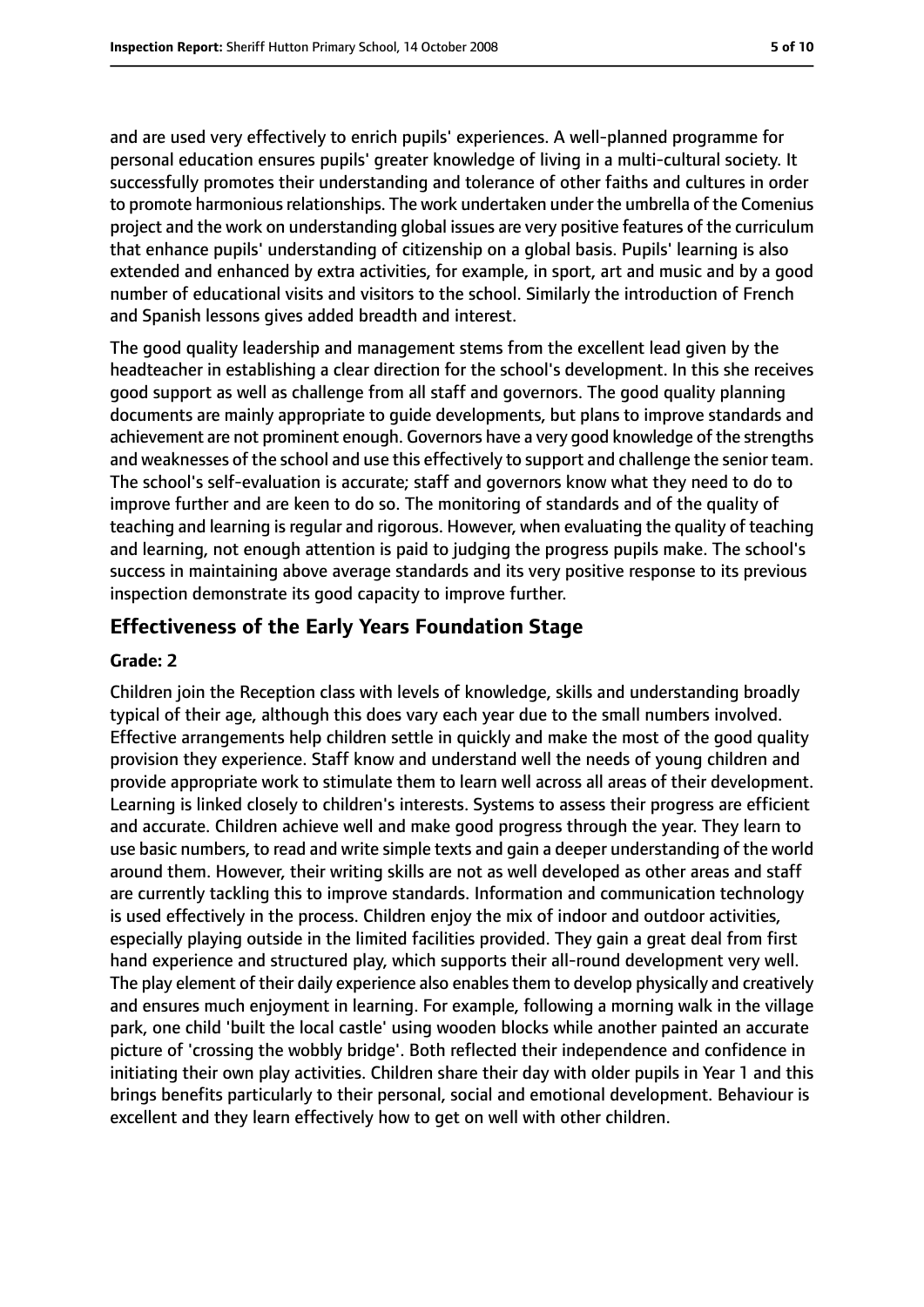## **What the school should do to improve further**

- Improve teachers' planning to ensure that the needs of different groups of pupils are fully met.
- Ensure that raising pupils' achievement is more prominent in whole-school development planning.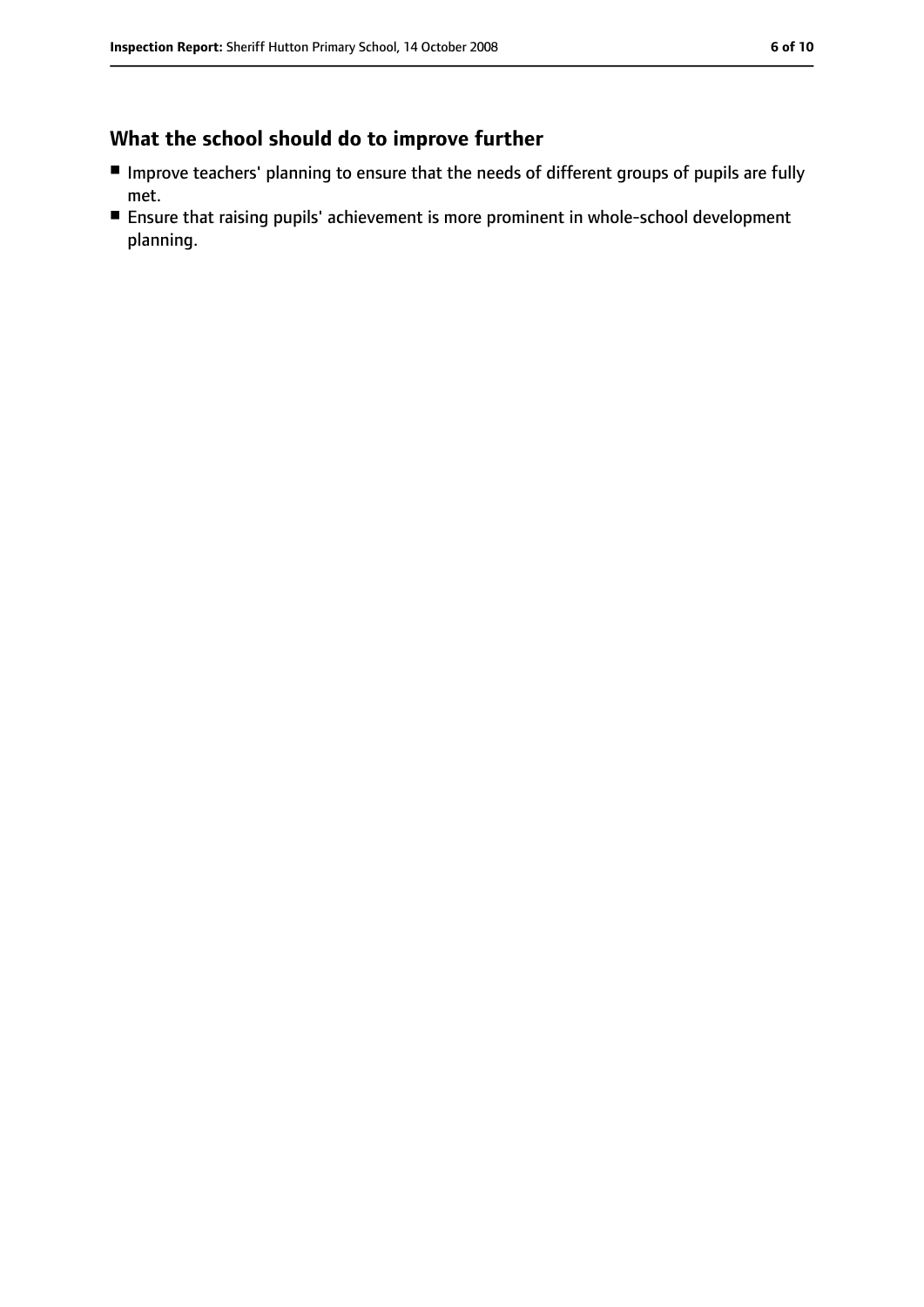**Any complaints about the inspection or the report should be made following the procedures set out in the guidance 'Complaints about school inspection', which is available from Ofsted's website: www.ofsted.gov.uk.**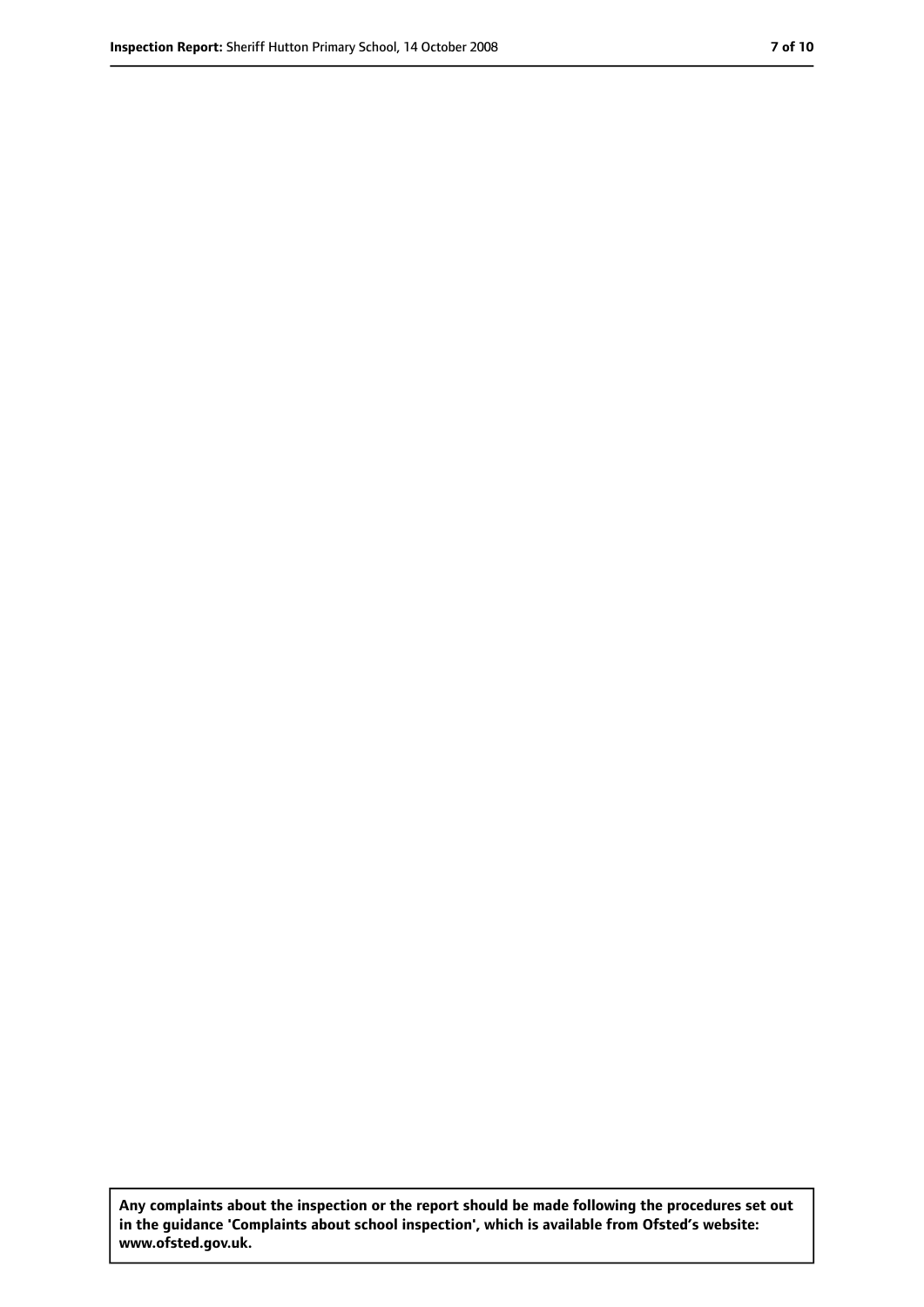# **Inspection judgements**

| Key to judgements: grade 1 is outstanding, grade 2 good, grade 3 satisfactory, and | <b>School</b>  |
|------------------------------------------------------------------------------------|----------------|
| arade 4 inadequate                                                                 | <b>Overall</b> |

#### **Overall effectiveness**

| How effective, efficient and inclusive is the provision of<br>education, integrated care and any extended services in meeting the<br>needs of learners? |     |
|---------------------------------------------------------------------------------------------------------------------------------------------------------|-----|
| Effective steps have been taken to promote improvement since the last<br>inspection                                                                     | Yes |
| How well does the school work in partnership with others to promote learners'<br>well being?                                                            |     |
| The capacity to make any necessary improvements                                                                                                         |     |

## **Effectiveness of the Early Years Foundation Stage**

| How effective is the provision in meeting the needs of children in the<br><b>EYFS?</b>       |  |
|----------------------------------------------------------------------------------------------|--|
| How well do children in the EYFS achieve?                                                    |  |
| How good are the overall personal development and well-being of the children<br>in the EYFS? |  |
| How effectively are children in the EYFS helped to learn and develop?                        |  |
| How effectively is the welfare of children in the EYFS promoted?                             |  |
| How effectively is provision in the EYFS led and managed?                                    |  |

#### **Achievement and standards**

| How well do learners achieve?                                                                               |  |
|-------------------------------------------------------------------------------------------------------------|--|
| The standards <sup>1</sup> reached by learners                                                              |  |
| How well learners make progress, taking account of any significant variations<br>between groups of learners |  |
| How well learners with learning difficulties and/or disabilities make progress                              |  |

#### **Annex A**

<sup>&</sup>lt;sup>1</sup>Grade 1 - Exceptionally and consistently high; Grade 2 - Generally above average with none significantly below average; Grade 3 - Broadly average to below average; Grade 4 - Exceptionally low.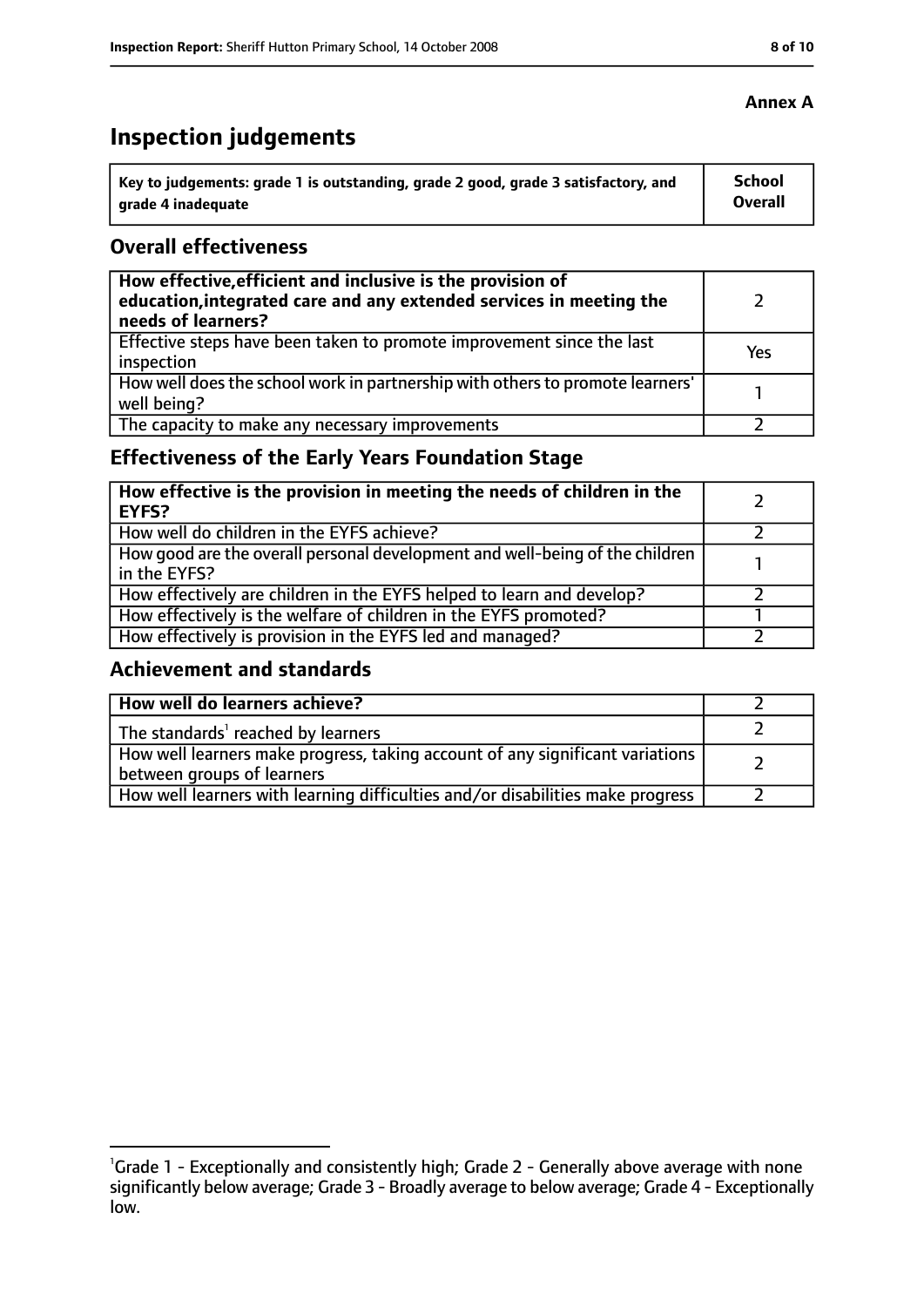## **Personal development and well-being**

| How good are the overall personal development and well-being of the<br>learners?                                 |  |
|------------------------------------------------------------------------------------------------------------------|--|
| The extent of learners' spiritual, moral, social and cultural development                                        |  |
| The extent to which learners adopt healthy lifestyles                                                            |  |
| The extent to which learners adopt safe practices                                                                |  |
| The extent to which learners enjoy their education                                                               |  |
| The attendance of learners                                                                                       |  |
| The behaviour of learners                                                                                        |  |
| The extent to which learners make a positive contribution to the community                                       |  |
| How well learners develop workplace and other skills that will contribute to<br>their future economic well-being |  |

# **The quality of provision**

| How effective are teaching and learning in meeting the full range of<br>learners' needs?              |  |
|-------------------------------------------------------------------------------------------------------|--|
| How well do the curriculum and other activities meet the range of needs and<br>interests of learners? |  |
| How well are learners cared for, quided and supported?                                                |  |

## **Leadership and management**

| How effective are leadership and management in raising achievement<br>and supporting all learners?                                              |           |
|-------------------------------------------------------------------------------------------------------------------------------------------------|-----------|
| How effectively leaders and managers at all levels set clear direction leading<br>to improvement and promote high quality of care and education |           |
| How effectively leaders and managers use challenging targets to raise standards                                                                 |           |
| The effectiveness of the school's self-evaluation                                                                                               |           |
| How well equality of opportunity is promoted and discrimination eliminated                                                                      |           |
| How well does the school contribute to community cohesion?                                                                                      |           |
| How effectively and efficiently resources, including staff, are deployed to<br>achieve value for money                                          |           |
| The extent to which governors and other supervisory boards discharge their<br>responsibilities                                                  |           |
| Do procedures for safequarding learners meet current government<br>requirements?                                                                | Yes       |
| Does this school require special measures?                                                                                                      | No        |
| Does this school require a notice to improve?                                                                                                   | <b>No</b> |